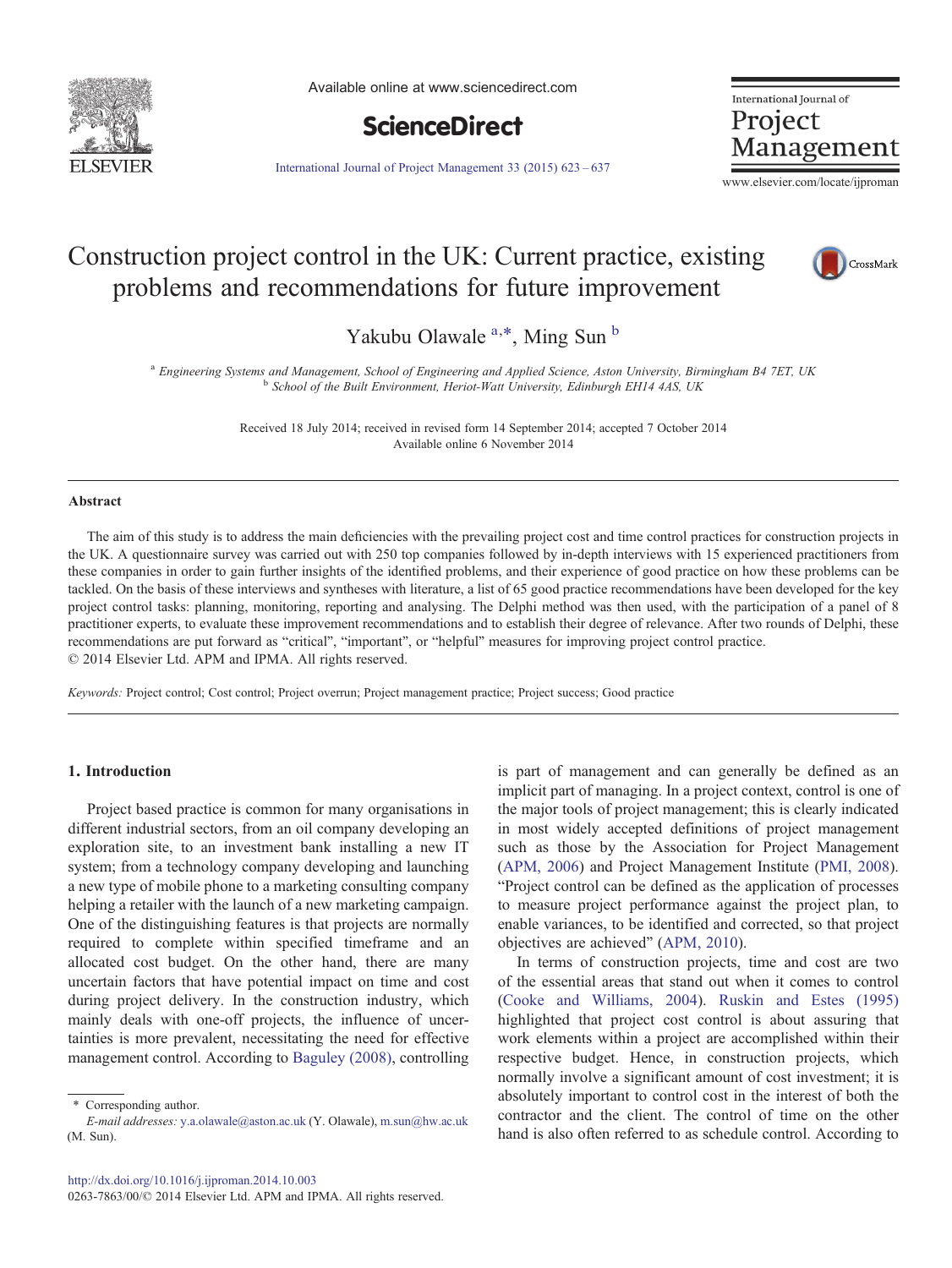[Heldman \(2005\),](#page--1-0) it involves determining the status of the project schedule, determining if changes have occurred or should have, and influencing and managing schedule changes. [Chang \(2002\)](#page--1-0) found that the reasons for cost increases are normally also the reasons for time extensions. Hence this study is devoted to studying cost and time control together in the argument that it is difficult to separate these two concepts. Despite the existence of numerous studies in this broad area, there has been a dearth of studies specific to improving the construction project control process in practice. Studies like [Cornick and Osbon \(1994\),](#page--1-0) [Egbu et al. \(1998\)](#page--1-0) and [Akintoye and](#page--1-0) [Fitzgerald \(2000\)](#page--1-0) did not focus on the construction project control practice in totality but only on part of the process such as techniques and estimating. Paradoxically, industry reports have either implicitly or explicitly acknowledged the need for a study in this area. For example, the [Egan \(1998\)](#page--1-0) report highlighted the need to examine current practice in the construction industry and the scope for improving it, while the 'Managing the Risk of Delayed Completion in the 21st Century' report ([CIOB, 2008\)](#page--1-0) explicitly stated that "while it is apparent that some projects are managed very well in the UK, it has to be recognised that the quality of time-management on construction projects is generally poor" with room for improvement. These sorts of clamours and coupled with a lack of recent research on the overarching practice of project cost and time control in the UK construction industry have necessitated the need for a study from this particular perspective. On this basis, this study sets: (1) to explore how cost and time of building construction projects are controlled by professionals in practice in the UK in order to unearth the prevalent processes and the deficiencies surrounding project control in practice; and (2) to use the findings of the study to recommend how the project control process can be improved.

### 2. Literature review

A thorough literature review has revealed that existing studies on project control can be broadly divided into three categories: (1) those on the negative consequence of ineffective project control, such as delay and cost overrun; (2) those on development of project control techniques and models that can improve the cost and time performance of projects; and (3) a small number of studies on project controls in practice. Each of these is discussed in the following sections.

## 2.1. Project delay and cost overrun

It is understandable that more studies concentrated on delays and cost overruns because these problems have been widely acknowledged the world over. In the UK for example, a survey carried out by the Chartered Institute of Building (CIOB) revealed that on the whole complex construction projects in the UK are likely to be finished more than six months late ([CIOB,](#page--1-0) [2008\)](#page--1-0). A year earlier [Hoffman et al. \(2007\)](#page--1-0) investigated 332 facility projects funded by the US Air Force and found that 72% were not completed within the specified benchmark (time) goals. [Odeck \(2004\)](#page--1-0) investigated the statistical relationship between actual and estimated costs of road construction in Norway and found the mean cost overrun as 7.88% noting that cost overrun is more predominant in projects than cost savings. [Kumaraswamy and Chan \(1998\)](#page--1-0) found a mean percentage time overrun of 9% and 17% for government and private building projects respectively in Hong Kong. [Aibinu and Jagboro](#page--1-0) [\(2002\)](#page--1-0), through a questionnaire survey in Nigeria, revealed that average time overrun of building projects could range from 59.23% to 92.64% depending on the value of the project. [Shehu](#page--1-0) [et al. \(2014\)](#page--1-0) carried out a survey of 359 completed projects in Malaysia and found that 55% experienced cost overruns. [Flyvbjerg et al. \(2003\)](#page--1-0) also found that 90% of infrastructure projects experience cost escalation. It was noted that cost overrun of infrastructure projects appears to be a global phenomenon, with the research showing cost escalation of projects existing in the 20 countries (across five continents) studied.

In addition to the magnitude of cost and time overrun, many studies also embarked on identifying the causes of delays and cost overruns revealing a variety but often similar issues. For example, issues to do with design changes and poor change control have been identified as a major cause of cost and time overrun [\(Al-Momani, 2000; Assaf and Al-Hejji, 2006; Hsieh et](#page--1-0) [al., 2004; Kaliba et al., 2009; Kaming et al., 1997; Koushki et al.,](#page--1-0) [2005; Kumaraswamy and Chan, 1998](#page--1-0)). [Sun and Meng \(2009\)](#page--1-0) proposed a taxonomy on the basis of synthesis of existing studies, which provides a comprehensive overview of possible causes of project change. Allied to design changes is the issue of clarity of scope which was found by [Cheng \(2014\)](#page--1-0) as the leading influencing factor of cost overrun of construction projects. Financing and payment issues also seem to be a common theme identified as possible cause of delay and cost overrun [\(Abdul-](#page--1-0)[Rahman et al., 2006; Assaf et al., 1995; Frimpong et al., 2003;](#page--1-0) [Kaliba et al., 2009; Mansfield et al., 1994\)](#page--1-0). Inaccurate estimates of cost and/or duration are also one of the most frequently identified causes of project overrun [\(Jennings, 2012; Lee, 2008;](#page--1-0) [Mansfield et al., 1994; Shane et al., 2009\)](#page--1-0). Finally, the issue of planning optimism and deficiency has also been widely reported as one of the factors causing delay and cost overrun ([Assaf and](#page--1-0) [Al-hejji, 2006; Chang, 2002; Hseih et al., 2004; Kaming et al.,](#page--1-0) [1997](#page--1-0)).

#### 2.2. Project control models and techniques

The majority of the studies devoted to the development of project control models and techniques have mostly developed computer based project control systems incorporating quantitative project management concepts such as earned value analysis (EVA) [\(Acebes et al., 2014\)](#page--1-0). A common motivation for these studies is the desire to make project control models more easy to use in practice, as stated by [Jung and Kang](#page--1-0) [\(2007\)](#page--1-0), [Kaka \(1999\),](#page--1-0) [Kim and Liu \(2007\)](#page--1-0), [Benjaoran \(2009\)](#page--1-0) and [Marco et al. \(2009\)](#page--1-0). Another common motivation that has informed the development of project control models is the need for integration. For example, [Alshawi and Hassan \(1999\)](#page--1-0), [Gorog \(2009\)](#page--1-0) and [Cho et al. \(2010\)](#page--1-0) developed different models that integrated the schedule and cost information with resource